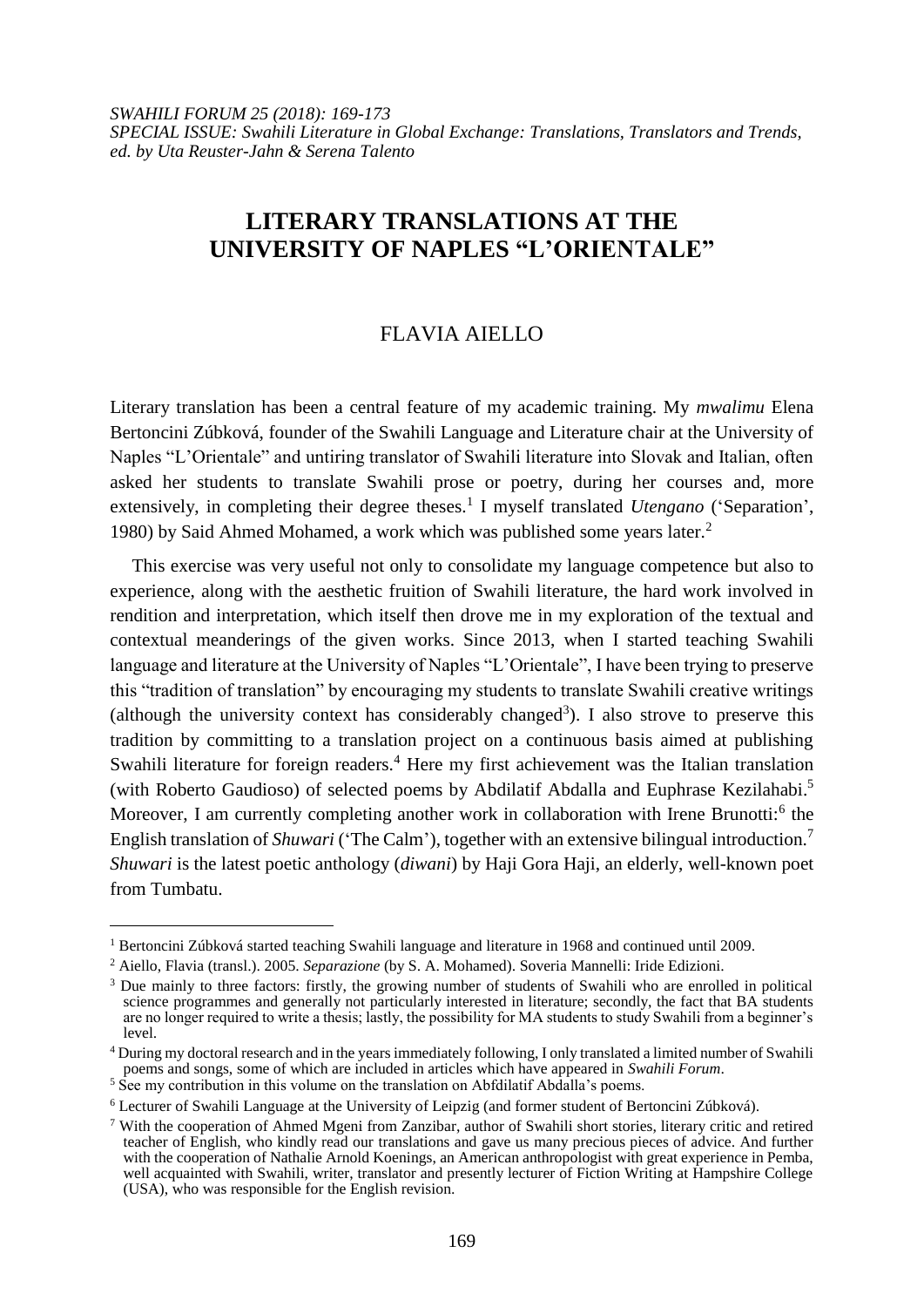### *FLAVIA AIELLO*

The list of translations presented here comprises Bertoncini Zubkova' literary translations, published in journals or as books, along with an updated record of unpublished Swahili-Italian translations by students of Swahili and stored at the University of Naples "L'Orientale".

#### **Elena Bertoncini Zúbková's literary translations into Slovak and Italian:**

- 1978. *Matka naša, Afrika. Výber zo swahilskej poézie*. ('Our mother, Africa. Anthology of Swahili poetry'; in Slovak). Bratislava: Slovenský Spisovateľ.
- 1979. Samuel Kahiga. Esther. Odchod na úsvite. *Revue svetovej literatúry* 4 (79): 40-52.
- 1981. Saad Yahya. Hyena. (Translation of the short story *Shumri*, from the anthology *Pepeta*; in Slovak). *Revue svetovej literatúry* 5,81: 170-176.
- 1984. Mohamed Suleiman Mohamed. Jediný deň slobody. Mesto. (Translation of the short stories *Uhuru wa siku moja* and *Mji*, from *Kicheko cha ushindi*; in Slovak). *Revue svetovej literatúry* 1,84: 65-74.
- 1984. Muhammed Said Abdulla. Moja manželka. (Translation of the short story *Mke wangu*, from *Kinywa jumba la maneno*; in Slovak). *Revue svetovej literatúry* 5,84: 164-169.
- 1985. Gabriel Ruhumbika. Il riso dalla barba. (Translation of the short story *Wali wa ndevu*, from *Parapanda: Wali wa ndevu na hadithi nyingine*). *Periferia* 8,24: 59-67.
- 1985. Mohamed Suleiman. La preghiera di Mzee Hamadi. (Translation of the short story *Dua la Mzee Hamadi*, from *Kinywa jumba la maneno*). *Nigrizia* 12: 45-47.
- 1986. Ahmed Mgeni. Una vicina degna di fiducia. Due amici. (Translation of the short stories *Jirani mwaminifu* and *Marafiki wawili*, from *Hapa na pale* by S. A. Mohamed and A. Mgeni). *Periferia* 9,27: 78-84.
- 1986. Poesie scelte da *Sofferenza*. (Selected poems from *Kichomi*). *Nuovi Orizzonti* 1,1: 11-22.
- 1986. *Swahilské poviedky*. (Swahili short stories in Slovak). Bratislava: Slovenský Spisovateľ.
- 1987. Poesie scelte di M. Mulokozi, tradotte dal swahili. (Selected poems by M. Mulokozi, translated from Swahili). *Plural* 1,1: 111-123.
- 1987. *Sofferenza*. Poesie scelte di E. Kezilahabi. (Selected poems by E. Kezilahabi from *Kichomi*). Napoli: Supplemento di *Plural*.
- 1987. Farouk Topan. *Chi ha provato il paradiso. Commedia in tre atti*. (Translation of the comedy *Aliyeonja pepo*). *Nuovi Orizzonti* 1,2: 27-61.
- 1988. Mohamed S. Mohamed. La libertà di un giorno. (Translation of the short story *Uhuru wa siku moja*). *Plural* 2,3-4: 55-67.
- 1989. Mugyabuso Mulokozi. Un canto dimenticato. (Translation of the poem *Wimbo uliosahaulika*, from *Malenga wa Bara* by M. Mulokozi and K. K. Kahigi). *Linea d'ombra* 7,40: 94-97.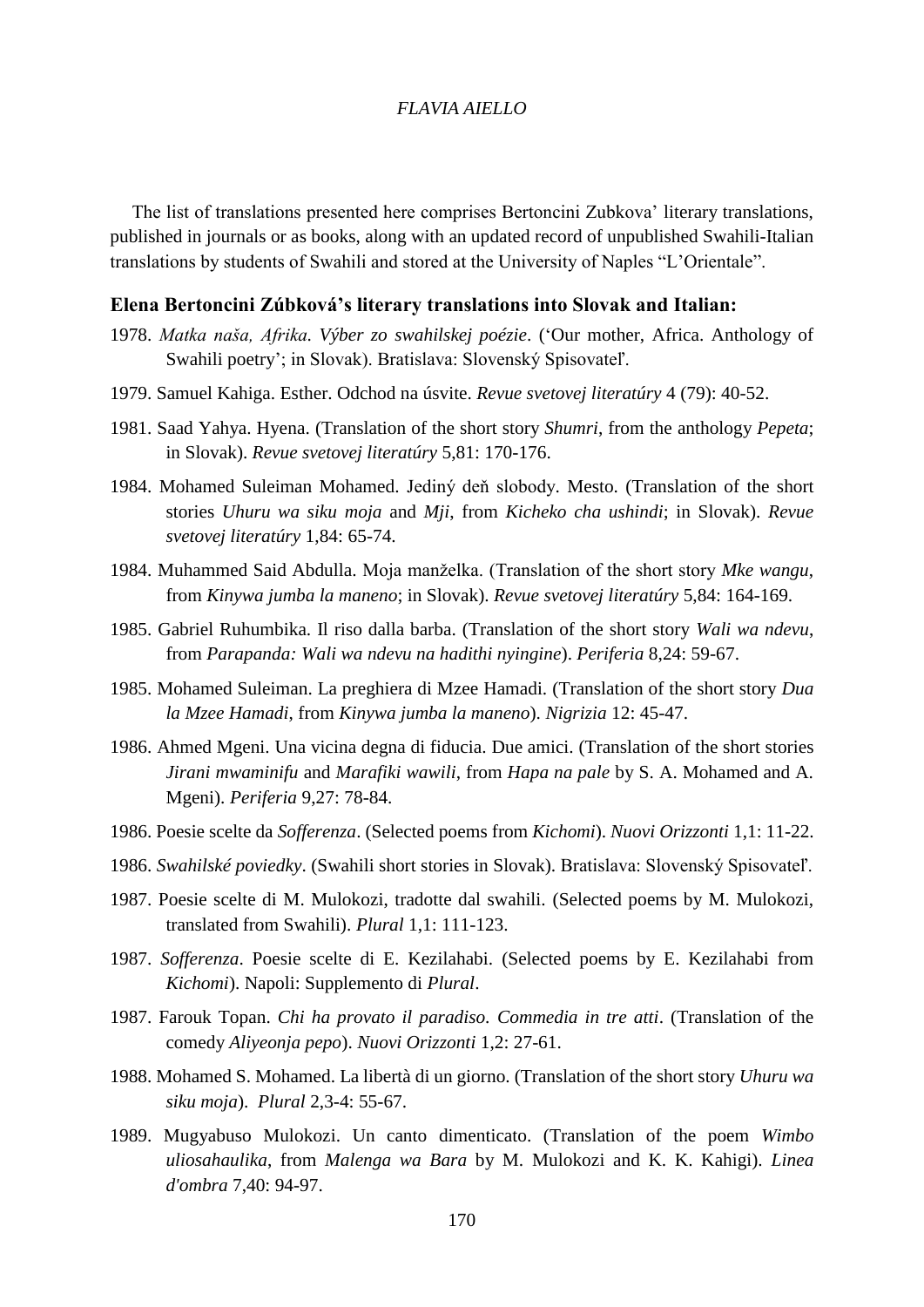#### TRANSLATIONS AT THE UNIVERSITY OF NAPLES

- 1991. Said A. Mohamed. Tondo Yaki. (Translation of the homonymous poem). *Plural* 4,9: 47- 52.
- 1993. Mohamed S. Mohamed. La libertà di un giorno. (Translation of the short story *Uhuru wa siku moja*). *Racconti dall'Africa*, ed. by Cristiana Pugliese. Milano: Mondadori. Pp.189- 200.
- 1997. Mohamed S. Mohamed. La libertà di un giorno. (Translation of the short story *Uhuru wa siku moja*). *La vita e la sanguisuga. Raccolta di otto novelle plurali*, ed. by Enrico D'Angelo. Catanzaro: Abramo. Pp. 91-100.
- 2004. Euphrase Kezilahabi: Dieci poesie scelte da *Sofferenza*. (Euphrase Kezilahabi: Ten selected poems from *Kichomi*). *Smerilliana* 4: 193-223.
- 2008. Euphrase Kezilahabi. Letteratura. (Translation of the poem *Fasihi*, from *Kichomi*). *Smerilliana* 9: 15-16.
- 2009. Mugyabuso Mulokozi. La polenta e le uova. (Translation of the poem *Sima na Mayai*, from *Kunga za ushairi na diwani yetu*, by M. Mulokozi and K. K. Kahigi). *Smerilliana* 10: 153-172.
- 2011. Farouk Topan. *Chi ha provato il paradiso*. (Translation of the comedy *Aliyeonja pepo*). San Benedetto del Tronto: Nuovi Orizzonti Editore.
- 2013. Mugyabuso Mulokozi. *Polenta e uova*. (Translation of the poem *Sima na Mayai*, from *Kunga za ushairi na diwani yetu*, by M. Mulokozi and K. K. Kahigi). Martinsicuro: Di Felice Edizioni.
- 2013. Mohamed S. Mohamed. *La libertà di un giorno*. (Translation of the short story *Uhuru wa siku moja*). Martinsicuro: Di Felice Edizioni.
- 2015. M. S. Abdulla. Pohrebisko dávnych ľudí. (Translation of an excerpt from *Mzimu wa watu wa kale*; in Slovak). *Plav* 11: 21-29.
- 2017. Euphrase Kezilahabi. Ztráta prostoru (six poems by Kezilahabi in Slovak). *Plav* 13: 11- 18.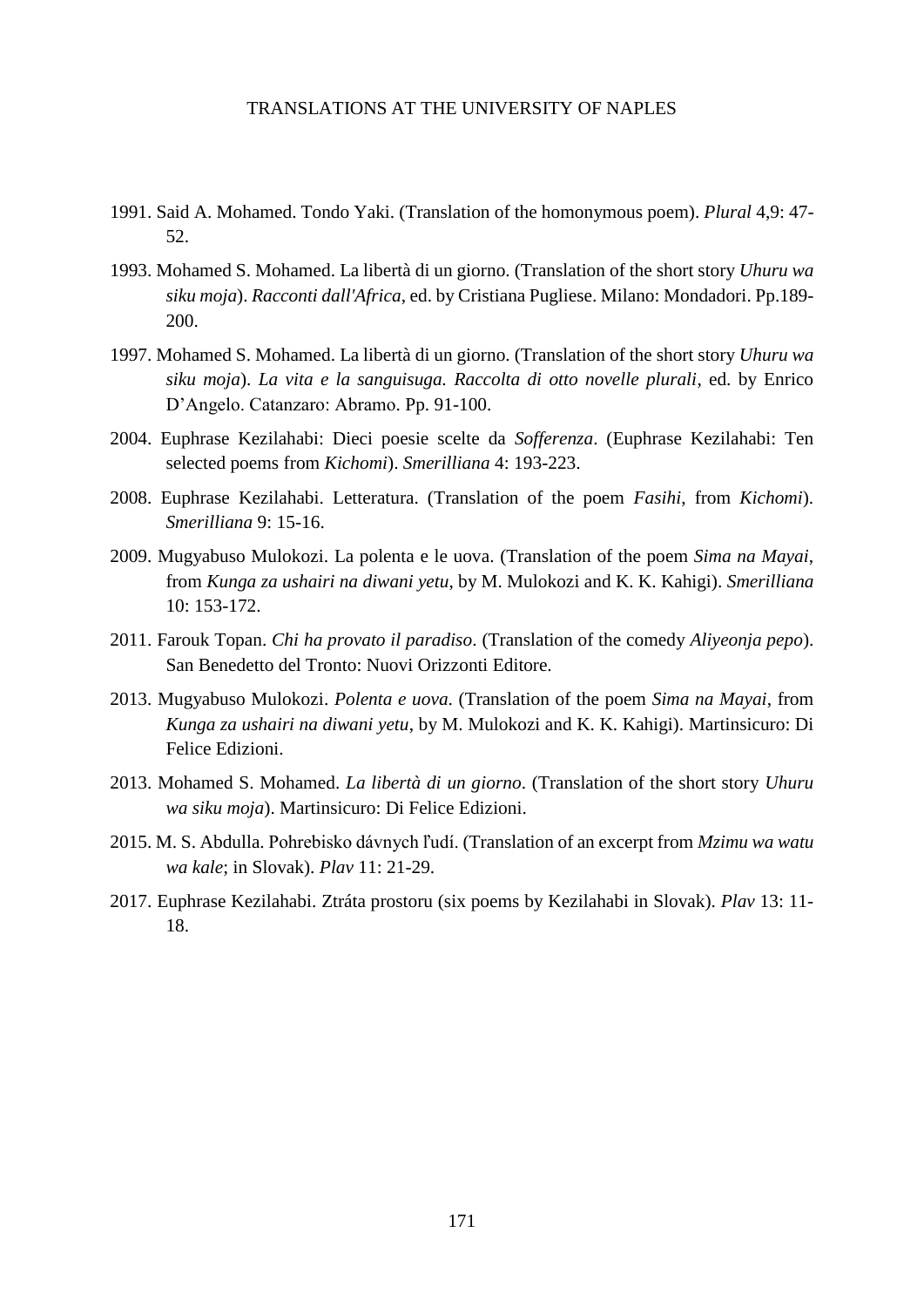### *FLAVIA AIELLO*

## **Swahili-Italian translations by students of Swahili at the University of Naples "L'Orientale" (dates refer to the academic years in which the work was done):**

Hussein, Ebrahim. *Kinjeketile,* transl. by Gaia Maria Conti, 1981-82.

Kezilahabi, Euphrase. *Rosa Mistika,* transl. by Rita Vassallo, 1986-87.

Mukajanga, Kajubi. *Mpenzi,* transl. by Graziella Acquaviva, 1990-91.

Oral stories from Tongoni (Tanzania): *Kanji danji*, *Mohamed bin Zuwera*, *Maskini, watoto wake saba na jini ya bahari*, *Mohamed akili nyingi*, *Kisiki kya mkunazi*; *Kigano cha Nuru Sanaa*, *Shehe*, transl. by Ciro Marzio, 1991-92.

Mkangi, Katama. *Mafuta*, transl. by Marisa Barile, 1994-95.

Mohamed, Mohamed Suleiman. *Kiu*, transl. by Paola Sacco, 1994-95.

Balisidya, Ndyanao. *Shida*, transl. by Antonella Francone, 1996-97.

Mohamed, Said Ahmed. *Utengano*, transl. by Flavia Aiello, 1996-97.

Mohamed, Said Ahmed. *Tata za Asumini*, transl. by Irene Brunotti, 1997-98.

Kezilahabi, Euphrase. *Kichwamaji*, transl. by Filomena Romano, 1998-99.

Mohamed, Mohamed Suleiman. *Nyota ya Rehema*, transl. by Valentina Auricchio, 2001-02.

Shafi, Shafi Adam. *Vuta n'kuvute*, transl. by Maria De Meo, 2001-02.

Lihamba, Amandina. *Mkutano wa pili wa ndege* (transl. by Graziella Moffa, 2002-03.

Ngare, Peter. *Kikulacho ki nguoni mwako*, transl. by Stefania Narducci, 2002-03.

Mohamed, Said Ahmed. *Kisa katika nuru*, transl. by Pompea Nocera Aiello, 2003-04.

Abdalla, Abdilatif. *Sauti ya Dhiki*, transl. by Andrea Saggiomo, 2003-04.

Hussein, Ebrahim. *Mashetani*, transl. by Samuel Barubiriza, 2003-04.

Mohamed, Said Ahmed. *Amezidi*, transl. by Emanuela Izzo, 2003-04.

Kezilahabi, Euphrase. *Dunia uwanja wa fujo*, transl. by Corrado Cossetti, 2003-04.

Kezilahabi, Euphrase. *Kaputula la Marx*, *Cha mnyonge utakipika hadharani*, Ruhumbika, Gabriel. *Wali wa ndevu*, Mulokozi, Mugyabuso. *Siri ya bwanyenye*, transl. by Chiara Mammarella, 2003-04.

Mohamed, Said Ahmed. *Kivuli kinaishi*, transl. by Maria G. Di Molfetta, 2004-05.

Oral stories from *Swahili tales as told by natives of Zanzibar* (1870) ed. by E. Steere: *Kititi na Fisi, na Simba*, *Mbwa na Paka*, *Kisa cha Sungura na Cheche*, *Simba na Kulungu*, *Sungura na Tembo*, transl. by Barbara Bifolco, 2004-05.

Wa Mberia, Kithaka. *Kifo kisimani*, transl. by Grazia Vulcano, 2005-2006.